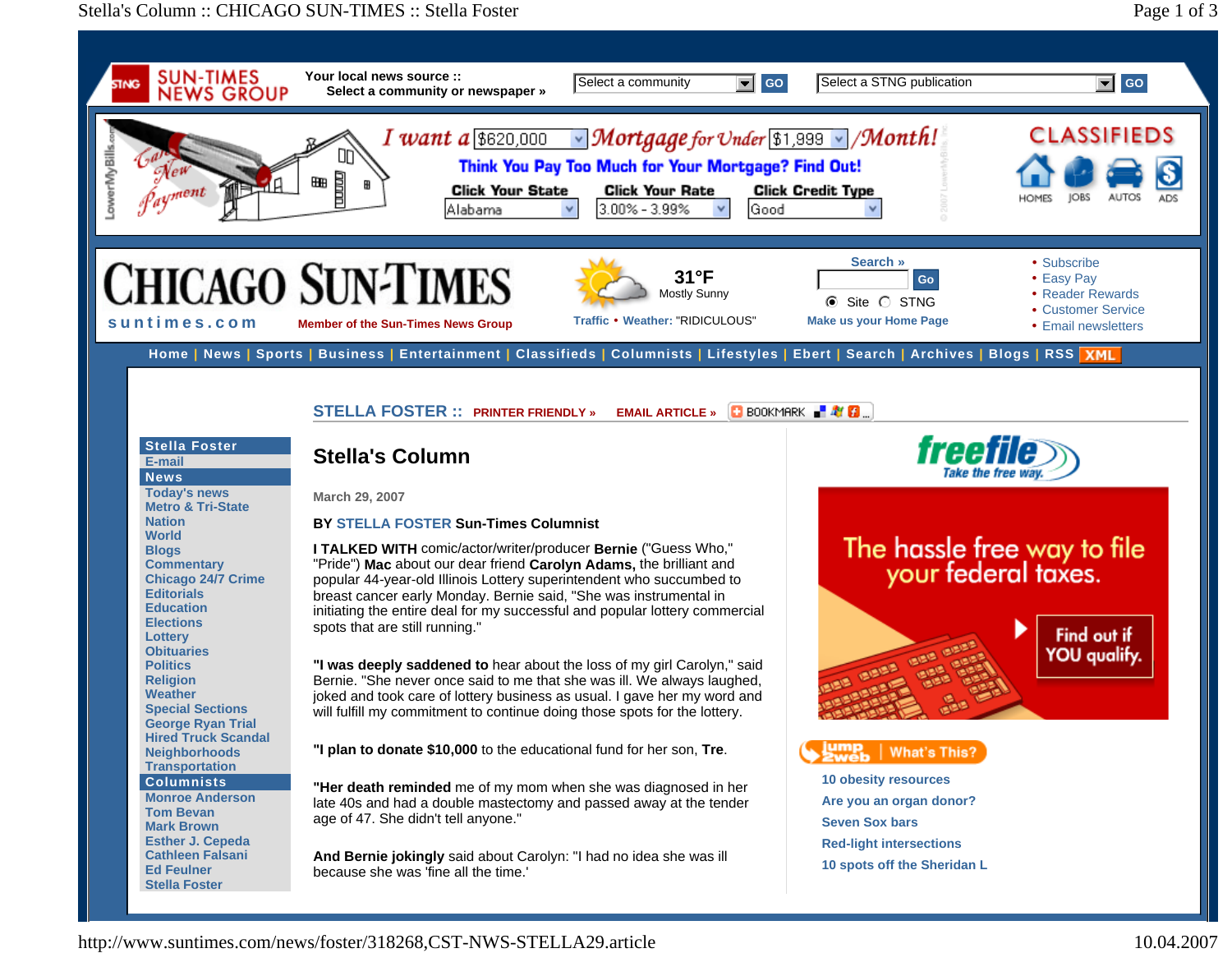

**"My heart goes out** to Carolyn and her entire family. Rest well, Carolyn."

**Carolyn Adams'** "Home Going" service takes place April 5 at Rev. **Henry Hardy**'s Cosmopolitan Community Church, 5249 S. Wabash. The wake is 10 to 11 a.m., with the service to follow.

**The educational fund** set up for her wonderful 10-year-old son, **Tre Adams**, is at the following address: Tre's Fund, c/o Seaway National Bank, P.O. Box 19522, Chicago, IL 60616.

**ACTOR AND NATIVE** Chicagoan **Dennis** ("Law & Order") **Farina,** who will be in town for the National Italian American Foundation dinner at the Hilton Chicago April 12, has four movies coming out this year, three of which will debut at the Tribeca Film Festival next month. The flicks are "Purple Violets," co-starring **Ed Burns**, **Debra Messing, Selma Blair** and **David Arquette;** "You Kill Me" with **Ben Kingsley, Tea Leoni** and **Luke Wilson;** "The Grand" with **Woody Harrelson, Ray Romano**, **Jason Alexander** (Chicago's **Bobby Schwartz** is a producer), and an independent film, "Bag Boy," set for a fall release. Whew!

**A MUST SEE:** The show "My Brother Marvin (The Marvin Gaye story)" by his sis **Zeola Gaye** at the Arie Crown Theatre now through Sunday. The cast of talented actors/singers include **Havier Hill-Roller**; **Clifton Powell**; **Anthony Grant** and **Keith Washington**. **Alyson Williams** and **John Canada Terrell** round out the cast.

**PERVIS SPANN,** aka "The Blues Man," will be honored at the Loretto Hospital Foundation's 4th annual "Spirit of Achievement" gala dinner April 25 at the Hilton Chicago. **Koko Taylor**, "The Queen of the Blues" who has a new CD coming out called "Old School," will provide the downhome entertainment. Spann's good pal, actor **Carl** ("Soul Food") **Wright,** is the emcee. (So plan to laugh your head off!)

**Spann, the founder** of the all-talk radio station WVON ("The talk of Chicago"), is celebrating 40-plus years in the business. Proceeds from this affair will go toward establishing the Pervis Spann Senior Fitness Program.

**Spann is now a young** 75-year-old "Blues Brother" and is taking it easy these days. And since the apple doesn't fall far from the tree, lovely daughter Melody Spann-Cooper keeps the station moving forever forward.



**VIDEO :: MORE »**





## **TOP STORIES ::**

**NEWS In God they trust**

**BUSINESS Panera Bread drops contract for Jay's chips** 

**SPORTS Everett spoils party** 

**ENTERTAINMENT Riveted on Rosie** 

**LIFESTYLES Hardest working dress in show business** 



Get

**Internet 3Meg** 

**Charter High Speed Internet 3Meg** 

**For Only** 



**CLICK HERE** 

**We're blazing-fast!** 



**THE SOUTH CENTRAL** Community Services' 6th annual "Women Empowering Women" conference/retreat kicks off Friday at the Northbrook Hilton Hotel. Speakers and panel participants include Ald. **Sandi Jackson** (7th), the Sun-Times' **Mary Mitchell,** City Colleges of Chicago's Dr. **Wayne Watson** and The Chicago Defender's **Art Sims.**

**CONGRATS TO** Western Illinois University grad **Christine Boll** on winning the Miss Chicago 2007 Scholarship Pageant, which was held recently at Northwestern University.